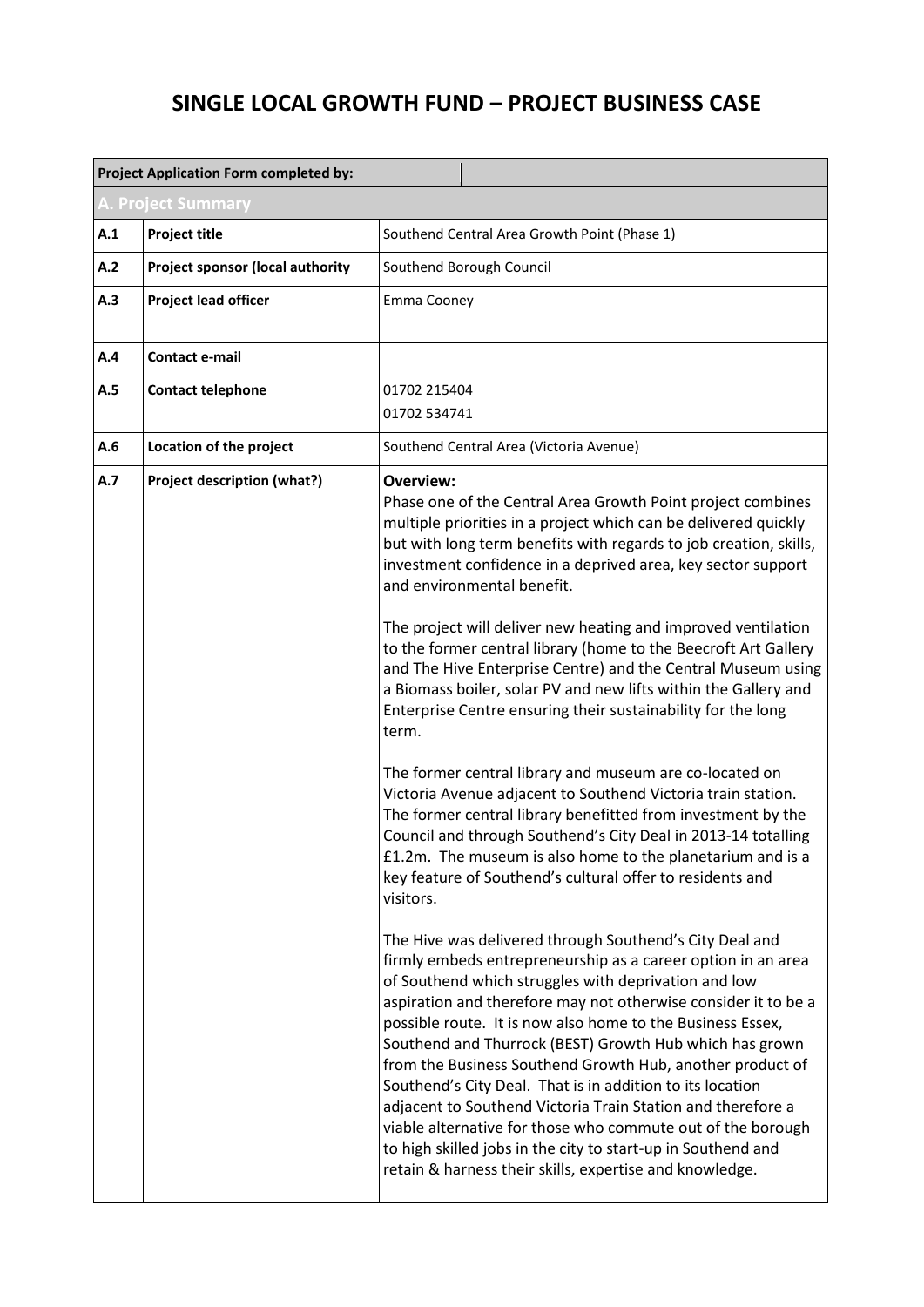|  | Victoria Avenue has been blighted by derelict buildings for<br>more than a decade. These have deterred investors, lowered<br>confidence, triggered anti-social behaviour and been an<br>unwelcoming gateway to the town centre for visitors and<br>businesses alike. Recent investment and activity by the public<br>sector has been the catalyst for private investment which will<br>see some buildings brought back into use. The Central<br>Museum and former Central Library are still within Council<br>ownership and have the potential to be transformational<br>projects both in terms of their position on Victoria Avenue and<br>what they can deliver with regards to job creation and cultural<br>industries growth and engagement. We have longer term<br>aspirations to develop a new Museum of the Thames Estuary<br>(which features in the SEP) which will become home to the<br>globally significant find of the Prittlewell Prince. The<br>investment in the existing museum infrastructure now not only<br>ensures an on-going educational and cultural offer but also<br>makes the building an attractive proposition for re-use when<br>the new museum is established, thereby avoiding a<br>perpetuation of the problem of vacant buildings in this area. |
|--|----------------------------------------------------------------------------------------------------------------------------------------------------------------------------------------------------------------------------------------------------------------------------------------------------------------------------------------------------------------------------------------------------------------------------------------------------------------------------------------------------------------------------------------------------------------------------------------------------------------------------------------------------------------------------------------------------------------------------------------------------------------------------------------------------------------------------------------------------------------------------------------------------------------------------------------------------------------------------------------------------------------------------------------------------------------------------------------------------------------------------------------------------------------------------------------------------------------------------------------------------------------------------------|
|  | Specifically the project will deliver:<br>Biomass boiler to replace defunct boilers at both former<br>Central Library and Museum                                                                                                                                                                                                                                                                                                                                                                                                                                                                                                                                                                                                                                                                                                                                                                                                                                                                                                                                                                                                                                                                                                                                                 |
|  | New Building Management System to manage boilers and<br>ventilation                                                                                                                                                                                                                                                                                                                                                                                                                                                                                                                                                                                                                                                                                                                                                                                                                                                                                                                                                                                                                                                                                                                                                                                                              |
|  | Programmable valves to generate savings by allowing                                                                                                                                                                                                                                                                                                                                                                                                                                                                                                                                                                                                                                                                                                                                                                                                                                                                                                                                                                                                                                                                                                                                                                                                                              |
|  | programming on individual rooms                                                                                                                                                                                                                                                                                                                                                                                                                                                                                                                                                                                                                                                                                                                                                                                                                                                                                                                                                                                                                                                                                                                                                                                                                                                  |
|  | New heating circuits in ground floor reception                                                                                                                                                                                                                                                                                                                                                                                                                                                                                                                                                                                                                                                                                                                                                                                                                                                                                                                                                                                                                                                                                                                                                                                                                                   |
|  | Solar on the plant room roof                                                                                                                                                                                                                                                                                                                                                                                                                                                                                                                                                                                                                                                                                                                                                                                                                                                                                                                                                                                                                                                                                                                                                                                                                                                     |
|  | Ventilation improvements to make the system fit for                                                                                                                                                                                                                                                                                                                                                                                                                                                                                                                                                                                                                                                                                                                                                                                                                                                                                                                                                                                                                                                                                                                                                                                                                              |
|  | purpose, last and to reduce noise currently making parts                                                                                                                                                                                                                                                                                                                                                                                                                                                                                                                                                                                                                                                                                                                                                                                                                                                                                                                                                                                                                                                                                                                                                                                                                         |
|  | of the Hive unusable                                                                                                                                                                                                                                                                                                                                                                                                                                                                                                                                                                                                                                                                                                                                                                                                                                                                                                                                                                                                                                                                                                                                                                                                                                                             |
|  | New lifts to replace the current end of life equipment                                                                                                                                                                                                                                                                                                                                                                                                                                                                                                                                                                                                                                                                                                                                                                                                                                                                                                                                                                                                                                                                                                                                                                                                                           |
|  | The outcomes of this investment will be :                                                                                                                                                                                                                                                                                                                                                                                                                                                                                                                                                                                                                                                                                                                                                                                                                                                                                                                                                                                                                                                                                                                                                                                                                                        |
|  | Job creation and retention                                                                                                                                                                                                                                                                                                                                                                                                                                                                                                                                                                                                                                                                                                                                                                                                                                                                                                                                                                                                                                                                                                                                                                                                                                                       |
|  | Support for two key sectors (tourism and cultural and<br>creative industries)                                                                                                                                                                                                                                                                                                                                                                                                                                                                                                                                                                                                                                                                                                                                                                                                                                                                                                                                                                                                                                                                                                                                                                                                    |
|  | Investor confidence - both in terms of the immediate                                                                                                                                                                                                                                                                                                                                                                                                                                                                                                                                                                                                                                                                                                                                                                                                                                                                                                                                                                                                                                                                                                                                                                                                                             |
|  | investment in the area (as has been experienced                                                                                                                                                                                                                                                                                                                                                                                                                                                                                                                                                                                                                                                                                                                                                                                                                                                                                                                                                                                                                                                                                                                                                                                                                                  |
|  | recently) and long term ensuring viable, sustainable                                                                                                                                                                                                                                                                                                                                                                                                                                                                                                                                                                                                                                                                                                                                                                                                                                                                                                                                                                                                                                                                                                                                                                                                                             |
|  | buildings - eliminating the risk of the poor state of                                                                                                                                                                                                                                                                                                                                                                                                                                                                                                                                                                                                                                                                                                                                                                                                                                                                                                                                                                                                                                                                                                                                                                                                                            |
|  | repair extending throughout the area                                                                                                                                                                                                                                                                                                                                                                                                                                                                                                                                                                                                                                                                                                                                                                                                                                                                                                                                                                                                                                                                                                                                                                                                                                             |
|  | Uplift in educational attainment $-$ both in terms of                                                                                                                                                                                                                                                                                                                                                                                                                                                                                                                                                                                                                                                                                                                                                                                                                                                                                                                                                                                                                                                                                                                                                                                                                            |
|  | breadth of knowledge (achieved through the museum                                                                                                                                                                                                                                                                                                                                                                                                                                                                                                                                                                                                                                                                                                                                                                                                                                                                                                                                                                                                                                                                                                                                                                                                                                |
|  | and gallery) and level (through business support                                                                                                                                                                                                                                                                                                                                                                                                                                                                                                                                                                                                                                                                                                                                                                                                                                                                                                                                                                                                                                                                                                                                                                                                                                 |
|  | delivered via The Hive)                                                                                                                                                                                                                                                                                                                                                                                                                                                                                                                                                                                                                                                                                                                                                                                                                                                                                                                                                                                                                                                                                                                                                                                                                                                          |
|  | Positive environmental impact saving 265 tCO2 which                                                                                                                                                                                                                                                                                                                                                                                                                                                                                                                                                                                                                                                                                                                                                                                                                                                                                                                                                                                                                                                                                                                                                                                                                              |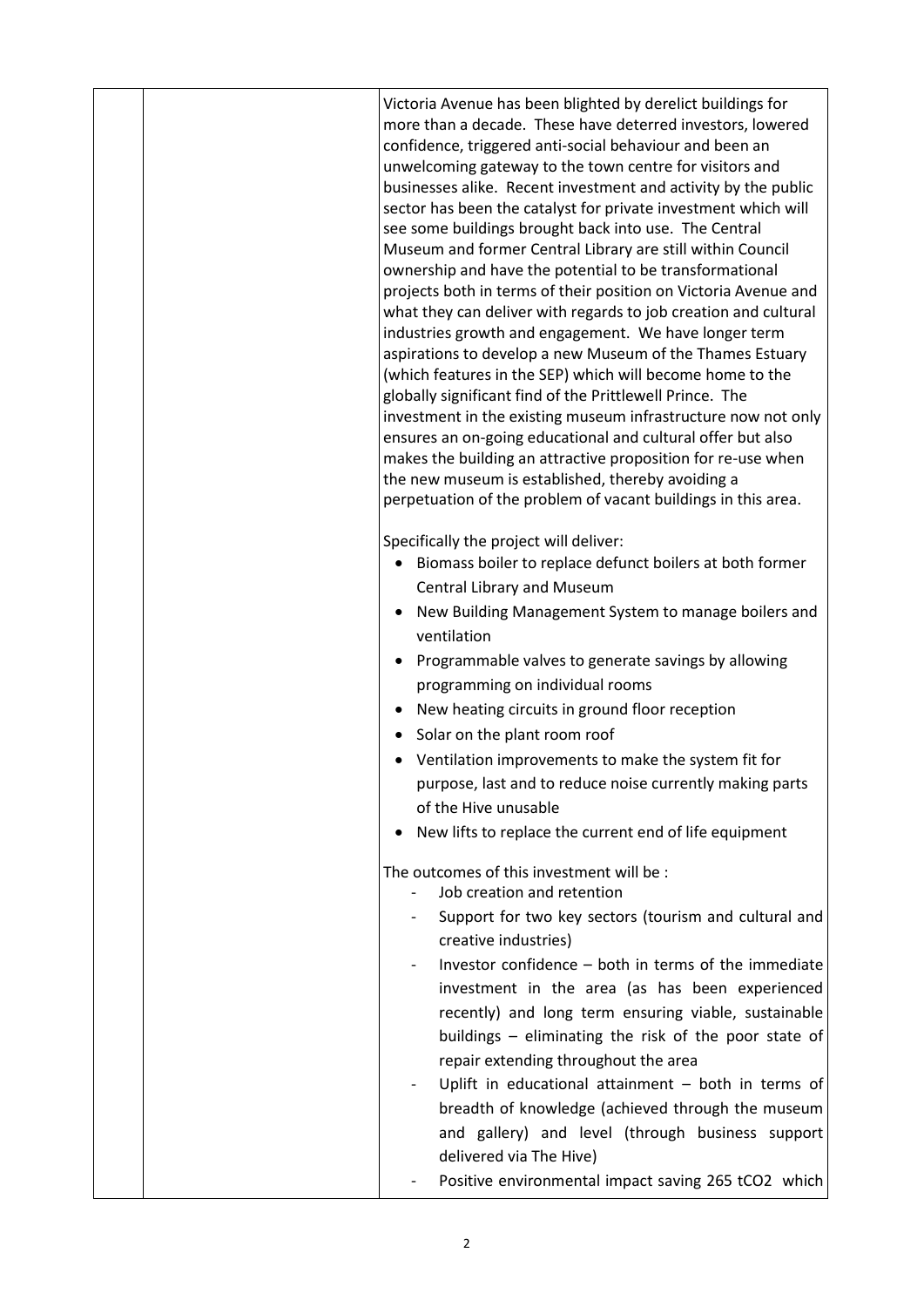|  | equates to 0.33% of total Southend emissions                                                                                                                                                                                                                                                                                                                                                                                                                                                                                                                                                                                                                                                                                                                                                                                                              |
|--|-----------------------------------------------------------------------------------------------------------------------------------------------------------------------------------------------------------------------------------------------------------------------------------------------------------------------------------------------------------------------------------------------------------------------------------------------------------------------------------------------------------------------------------------------------------------------------------------------------------------------------------------------------------------------------------------------------------------------------------------------------------------------------------------------------------------------------------------------------------|
|  | Key facets of the business case:<br>a. Sustainability                                                                                                                                                                                                                                                                                                                                                                                                                                                                                                                                                                                                                                                                                                                                                                                                     |
|  | Through the introduction of the biomass boiler and solar PV both<br>buildings become sustainable economically and, perhaps more<br>unusually for Growth Deal projects, environmentally. Together<br>they will save 265 tCO2 which equates to 0.33% of total Southend<br>emissions. It will also set a precedent for investment and<br>development on Victoria Avenue to include sustainability in their<br>design. Quality of the environment in Southend is a key aspect of<br>its visitor offer as aspects like water quality are monitored year<br>round for those using our beaches and poor results can severely<br>negatively impact visitor numbers thereby damaging the economy.                                                                                                                                                                  |
|  | b. Timeliness<br>The Hive was completed earlier in 2015. Business occupants of the<br>building are low but increasing. Bringing forward this project now,<br>rather than later, will minimise disruption to the Hive's operation as<br>occupier numbers are set to increase and therefore both respond<br>to business needs and support the centre's longevity.                                                                                                                                                                                                                                                                                                                                                                                                                                                                                           |
|  | c. Triple helix of economic benefits: jobs, education and sector                                                                                                                                                                                                                                                                                                                                                                                                                                                                                                                                                                                                                                                                                                                                                                                          |
|  | support<br>Job creation - the purpose of the Hive is to support the sustainable<br>start-up and growth of small businesses in South East Essex. This<br>will be delivered through the provision of flexible business<br>accommodation; events, networking and training session for<br>occupiers and local businesses; and the presence of the BEST<br>Growth Hub team who will have a base in the centre and therefore<br>able to engage directly with the businesses using it. In doing so<br>these businesses will create jobs as entrepreneurs move from their<br>employed roles elsewhere to running their own business, and then<br>taking on staff as they grow. The centre doesn't exclude any<br>sectors but does focus on the key sectors.                                                                                                       |
|  | Education - in addition to the commercial knowledge and skills<br>uplift outlined above for businesses using the Hive, the project<br>presents further educational opportunities via the museum and<br>Beecroft Art Galleries as key proponents of formal and informal<br>learning through exhibitions, lectures, events and a customer<br>friendly way of engaging people with learning through innovative,<br>informal and accessible methods. The other aspect of learning<br>associated with this project is that linked to the biomass boiler<br>itself. Its installation presents a learning opportunity for visitors to<br>the buildings to see how biomass works, its benefits, the impact of<br>sustainable energy sources and opportunities for careers in the<br>sector. Engaging people in this way will be a feature of the<br>installation. |
|  | Sector Support - the museum and art gallery are vital aspects of<br>our visitor offer, particularly in the transition to a culture led<br>tourism provision. Tourism is a key sector, attracting some 5.5m<br>visitors p.a. to Southend. However the average spend is historically<br>low, driven by a traditional seaside town offer. Work is underway<br>to address this by both the public and private sectors and<br>investment in facilities such as these, ensuring their sustainability<br>and interest, will continue that work and spend potential of that<br>sector. Similarly with regards to the Cultural and Creative sector in                                                                                                                                                                                                              |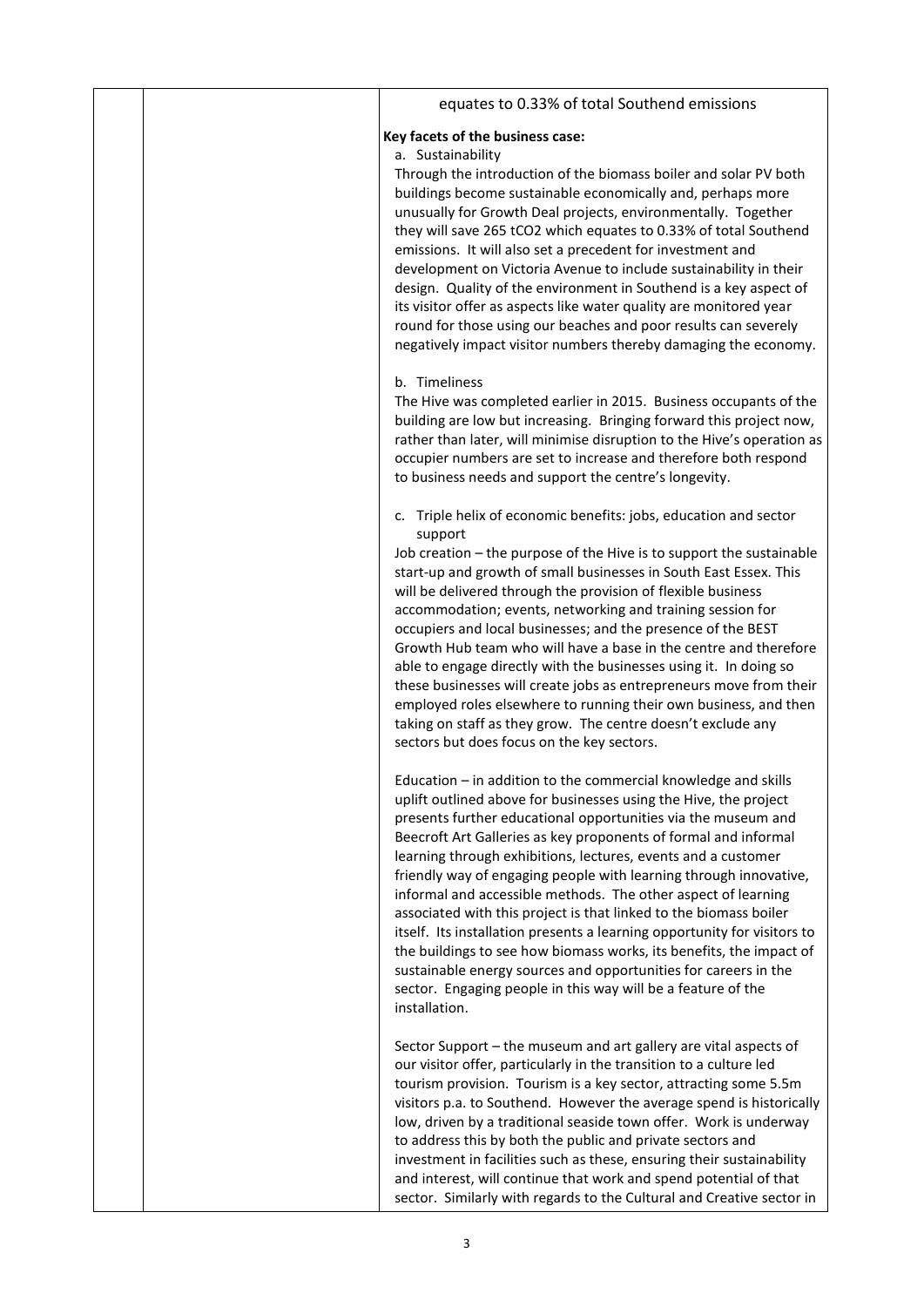|     |                               | Southend, recognised as one of the key locations for it in the South<br>East in the CCI prospectus recently produced for SELEP. The vast<br>majority of the sector is micro businesses so investment in<br>infrastructure for the sector is vital in terms of confidence,<br>exhibition opportunities, networking and customer facing markets.<br>The sectors are intertwined as they reinforce each other $-$ the<br>cultural offer attracting visitors and the visitor economy creating an<br>increasing market for CCIs. Therefore the ambition for the new<br>museum (outlined in the SEP) is vital as context for the sectoral<br>support; demonstrating the ambition for these sectors and the<br>existing infrastructure as a route to engagement as well as<br>confidence. |  |
|-----|-------------------------------|------------------------------------------------------------------------------------------------------------------------------------------------------------------------------------------------------------------------------------------------------------------------------------------------------------------------------------------------------------------------------------------------------------------------------------------------------------------------------------------------------------------------------------------------------------------------------------------------------------------------------------------------------------------------------------------------------------------------------------------------------------------------------------|--|
| A.8 | <b>Objectives and impacts</b> | The objective of the project is to maintain sustainable<br>business enterprise and cultural and educational space<br>through investment in the infrastructure while also preventing<br>a building from falling into disrepair and adding to the<br>challenges faced on Victoria Avenue.<br>Total project cost £4.56m<br>£720,000 sought and re-profiled for spend in 2015/16<br>Sustainability of the BEST growth hub as well as the Hive<br>enterprise centre<br>Creating 75 jobs                                                                                                                                                                                                                                                                                                 |  |

|     | <b>B. Strategic fit (Why?)</b>                     |                                                                                                                                                                                                                                                                                                                                                                                                                                                                                                                                                                                                                                                       |  |
|-----|----------------------------------------------------|-------------------------------------------------------------------------------------------------------------------------------------------------------------------------------------------------------------------------------------------------------------------------------------------------------------------------------------------------------------------------------------------------------------------------------------------------------------------------------------------------------------------------------------------------------------------------------------------------------------------------------------------------------|--|
| B.1 | Please outline the policy and<br>strategic context | <b>SELEP</b><br>Facilitating business growth to support a highly skilled and<br>enterprising local economy is a key component of the enterprise<br>centre - known as The Hive Southend - and these principles are in<br>line with SELEP's vision of creating the most enterprising economy in<br>England. Small businesses will be supported by The Hive and BEST<br>Growth Hub which will foster entrepreneurial spirit, allowing them to<br>grow and develop to generate further potential in the provision of<br>local jobs.                                                                                                                       |  |
|     |                                                    | SELEP is committed to ensuring effective spend of the LGF which is<br>allocated to it, and this includes managing the fund flexibly and<br>diverting unspent monies to projects which are progressing. With the<br>Accountability Board in place to enable such decisions, this is a test<br>case to prove that SELEP is able to react to local business<br>requirements.                                                                                                                                                                                                                                                                             |  |
|     |                                                    | <b>TGSE Economic Growth Strategy</b><br>Southend Central Area is a key component of TGSE's ambitious<br>growth agenda, providing the potential for significant levels of<br>growth in jobs and housing, as well as building on the success of the<br>town's cultural and educational facilities, to become a centre of<br>excellence within TGSE. The economic potential of Southend within<br>TGSE has been recognised by Government in inviting the Borough to<br>negotiate a City Deal. The Southend Central Area Growth Hub, by<br>utilising the former Southend Central Library buildings, will support<br>local business growth and enterprise. |  |
|     |                                                    | <b>Local Planning Policy (SCAAP)</b>                                                                                                                                                                                                                                                                                                                                                                                                                                                                                                                                                                                                                  |  |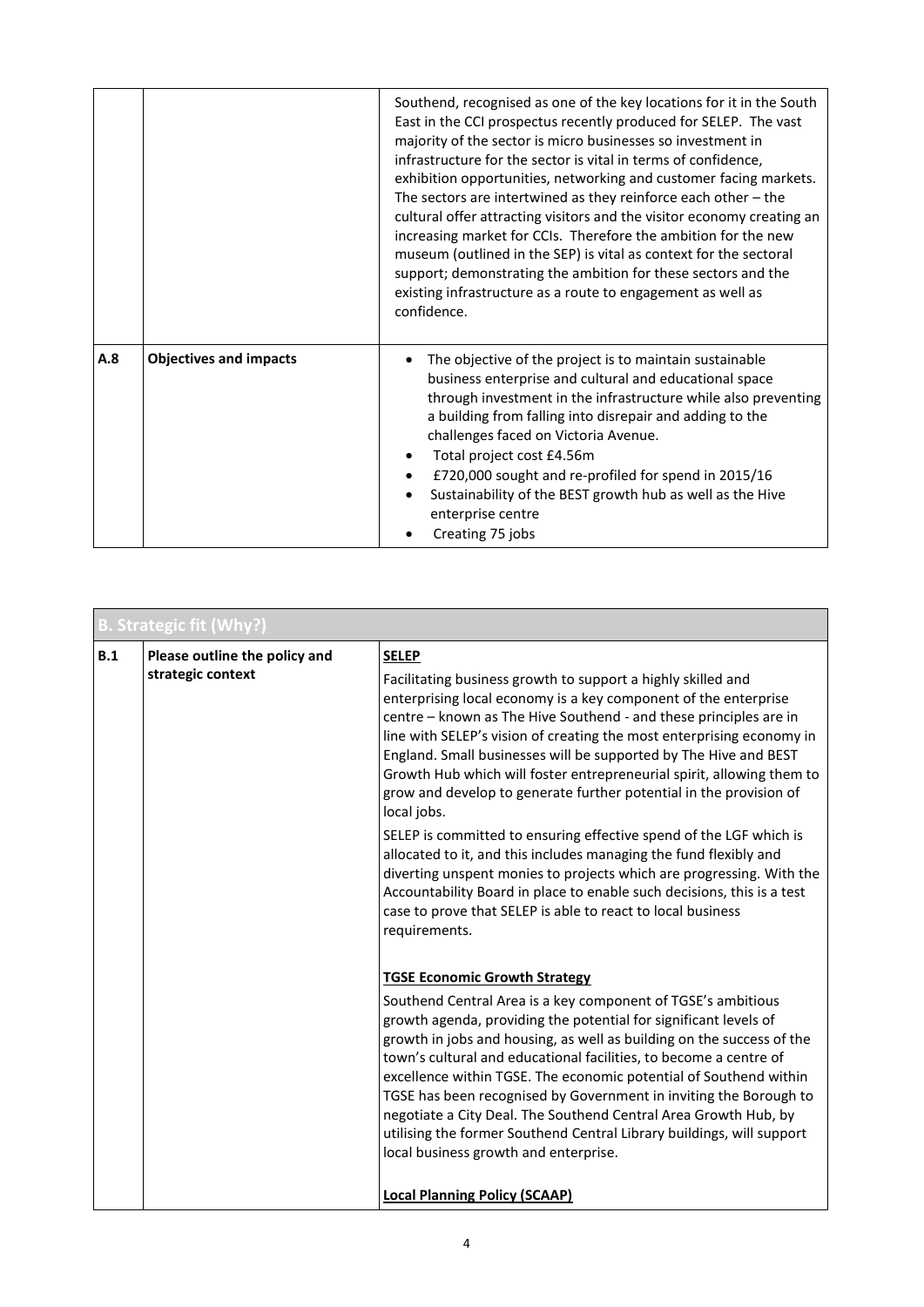The Southend Central Area Action Plan (SCAAP) outlines the policy response to the challenges and opportunities presented within Southend Central Area, in response to the spatial strategy for Southend set by the Core Strategy, which makes provision for a large share of the Borough's new growth and regeneration to be focussed in the Central Area. The SCAAP gives more detailed consideration to how and where employment led regeneration and growth can sustainably be accommodated in the town centre, central seafront area and surrounding gateway neighbourhoods, with site specific policies aimed at strengthening and transforming Southend town centre's sub-regional role as a successful commercial and retail destination, cultural hub, educational centre of excellence, leisure and tourist attractive, and as a place to work and live. The Southend Central Area Growth Point Project will enable the mechanisms to be put in place to enable this vision to be recognised, building upon existing successes and investment and unlocking the potential of significant regeneration opportunities (such as the redundant office accommodation on Victoria Avenue). The delivery of key sites within the Central Area, such as Victoria Avenue, will be supported via the provision of Development Briefs that will further set out detailed design parameters for managing change and creating successful, sustainable communities and businesses. Both the development management DPD and community infrastructure levy (CIL) are now adopted planning policy.

Partnership working across the Southend public and private sectors has seen significant investment and regeneration in Southend Central Area including: £25m of infrastructure and public realm works; the UK's first integrated municipal-academic library with teaching space for both FE and HE students and the Focal Point Gallery (The Forum £27m – co funded by the Council, University of Essex and South Essex College together with contributions from the Arts Council in support of the Gallery); and the University campus development including £35m investment by the university for accommodation and a further £8m for the university square carpark which enabled the Forum site to be released. This investment has resulted in quicker journey times for businesses, visitors and residents, increased skill attainment levels and secured greater commercial investment. More investment from both the public and private sectors is needed however in order for the growth area to meet its full potential and contribute fully to the TGSE and SELEP economies.

Southend's adopted Core Strategy makes provision for a large share of the Borough's employment and housing growth and associated regeneration to be focussed in the Central Area (detailed policies for which will be bought forward by the emerging Southend Central Area Action Plan (SCAAP)). The aim of the SCAAP Project is therefore to recognise the potential of Southend's Central Area (which includes the town centre, central seafront area, and Victoria Avenue Office Quarter) stimulating growth in the local jobs and housing markets, and in providing opportunities for training and up-skilling the local workforce, building upon the existing success of the higher/further education cluster centred around South Essex College and Essex University's hub in the town centre. Through the ongoing growth stimulated by this project Southend will continue to fulfil primary role within the Thames Gateway as a hub for economic growth connected with continued improvements in community well-being.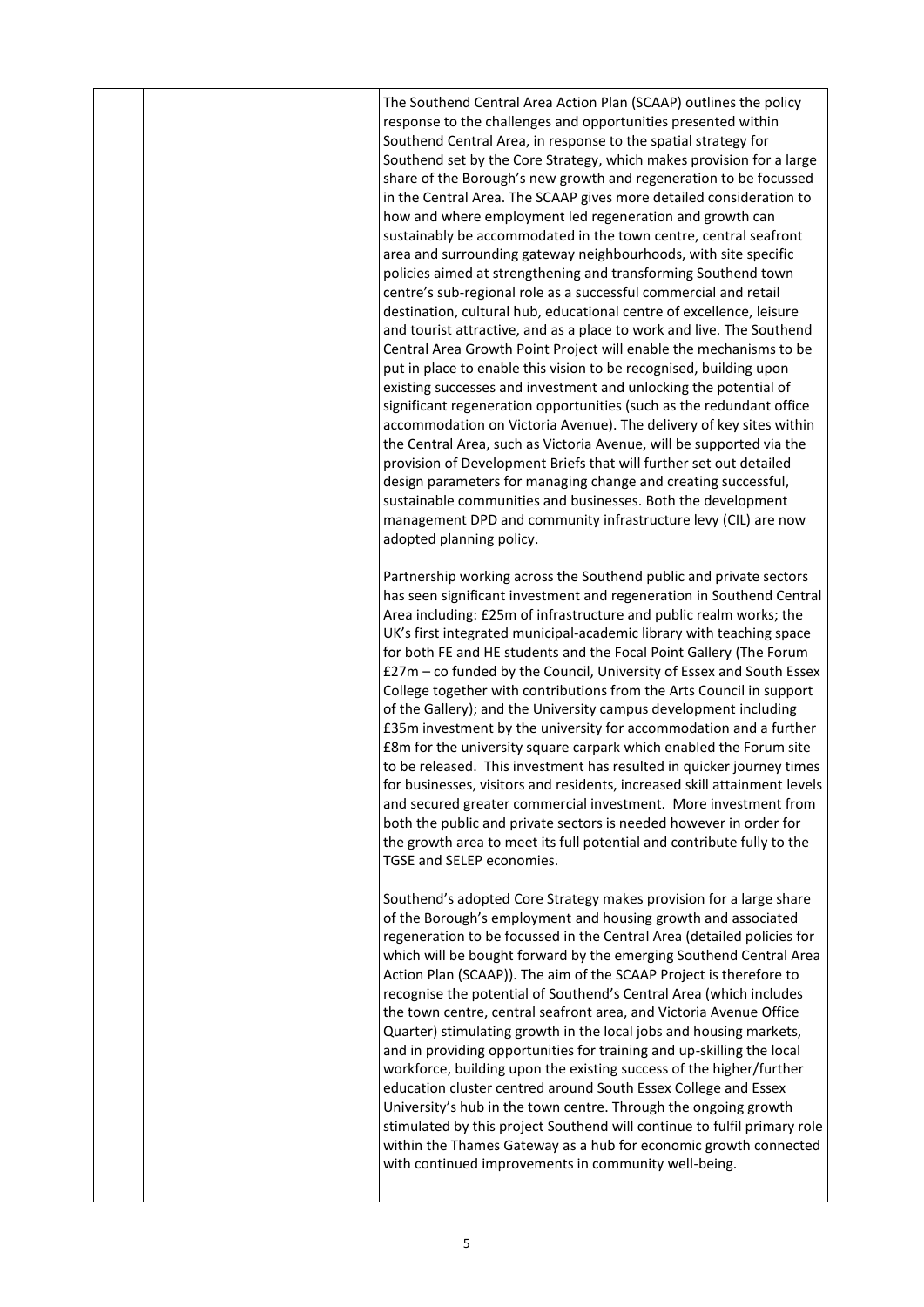| <b>Local Strategies</b>                                                                                                                                                                                                                                                                                                                                                                                                                                     |
|-------------------------------------------------------------------------------------------------------------------------------------------------------------------------------------------------------------------------------------------------------------------------------------------------------------------------------------------------------------------------------------------------------------------------------------------------------------|
| Economic Development Strategy - Southend's Economic<br>Development and Tourism Strategy has a single vision of nurturing an<br>innovative and resilient economy that attracts high quality<br>businesses, growing a diverse and sustainable economic base. This<br>highlights the key sectors of tourism and CCIs. The strategy also<br>identifies the challenges of skills attainment levels in Southend, which<br>are increasing but still below average. |
| Low Carbon Energy and Sustainability Strategy – his strategy has six<br>overarching ambitions, four of which this project delivers against:<br>adapting to climate change, supporting low carbon communities,<br>reducing our carbon emissions and delivering a low carbon<br>community.                                                                                                                                                                    |

|     | C. Deliverability - project rationale              |                                                                                                                                                                                                                                                                                                                                                                                                                                                                                                                                                                                                                                                                                                                                                                                                                                                                                                                                 |  |
|-----|----------------------------------------------------|---------------------------------------------------------------------------------------------------------------------------------------------------------------------------------------------------------------------------------------------------------------------------------------------------------------------------------------------------------------------------------------------------------------------------------------------------------------------------------------------------------------------------------------------------------------------------------------------------------------------------------------------------------------------------------------------------------------------------------------------------------------------------------------------------------------------------------------------------------------------------------------------------------------------------------|--|
| C.1 | What evidence is there of need for<br>the project? | The economic growth potential of Southend has been recognised by<br>Government in inviting the borough in early 2013 to negotiate a City<br>Deal. This seeks to address the challenge to economic growth posed<br>by the limited availability of land for development and constraints<br>arising from a concentrated urban population.                                                                                                                                                                                                                                                                                                                                                                                                                                                                                                                                                                                          |  |
|     |                                                    | The case for improving Victoria Avenue<br>Marred by derelict, vacant, out of date office blocks Victoria Avenue<br>is not the welcome to a town which has won awards for its public<br>realm and visitor experience, and which engenders so much pride<br>that anyone would wish to see.                                                                                                                                                                                                                                                                                                                                                                                                                                                                                                                                                                                                                                        |  |
|     |                                                    | It has a similar impact on potential investors who, on multiple<br>occasions in recent years, have expressed an interest in Southend,<br>and as a result would have created hundreds of jobs, but have been<br>deterred from that investment by the state and resulting impact of<br>Victoria Avenue. It has therefore become a Council, and LEP, priority<br>to address the area and regenerate it as a vibrant new community<br>offering both residential and commercial opportunities. Steps taken<br>by the Council have triggered private sector activity on some sites<br>which is positive and demonstrates the catalytic impact of public<br>sector intervention in bringing forward private investment. The<br>Council identified Victoria Avenue as a regeneration priority, initiated<br>compulsory purchase order intervention and has committed a<br>multimillion pound investment in the area to ensure delivery. |  |
|     |                                                    | It is therefore vital that these interventions continue to see the full<br>private sector investment come to fruition. Not only will these<br>interventions help to set precedents for the quality of development,<br>such as environmental sustainability, but this project will ensure the<br>longevity of these buildings and avoid adding to the problem in the<br>future.                                                                                                                                                                                                                                                                                                                                                                                                                                                                                                                                                  |  |
|     |                                                    | The case for a new heating system and lifts<br>There is a very real need to overhaul the heating systems of two<br>buildings, which are currently failing, and the lift access of one. The<br>straight upgrade of the existing systems would enable the buildings<br>to continue to function, however would not deliver the                                                                                                                                                                                                                                                                                                                                                                                                                                                                                                                                                                                                     |  |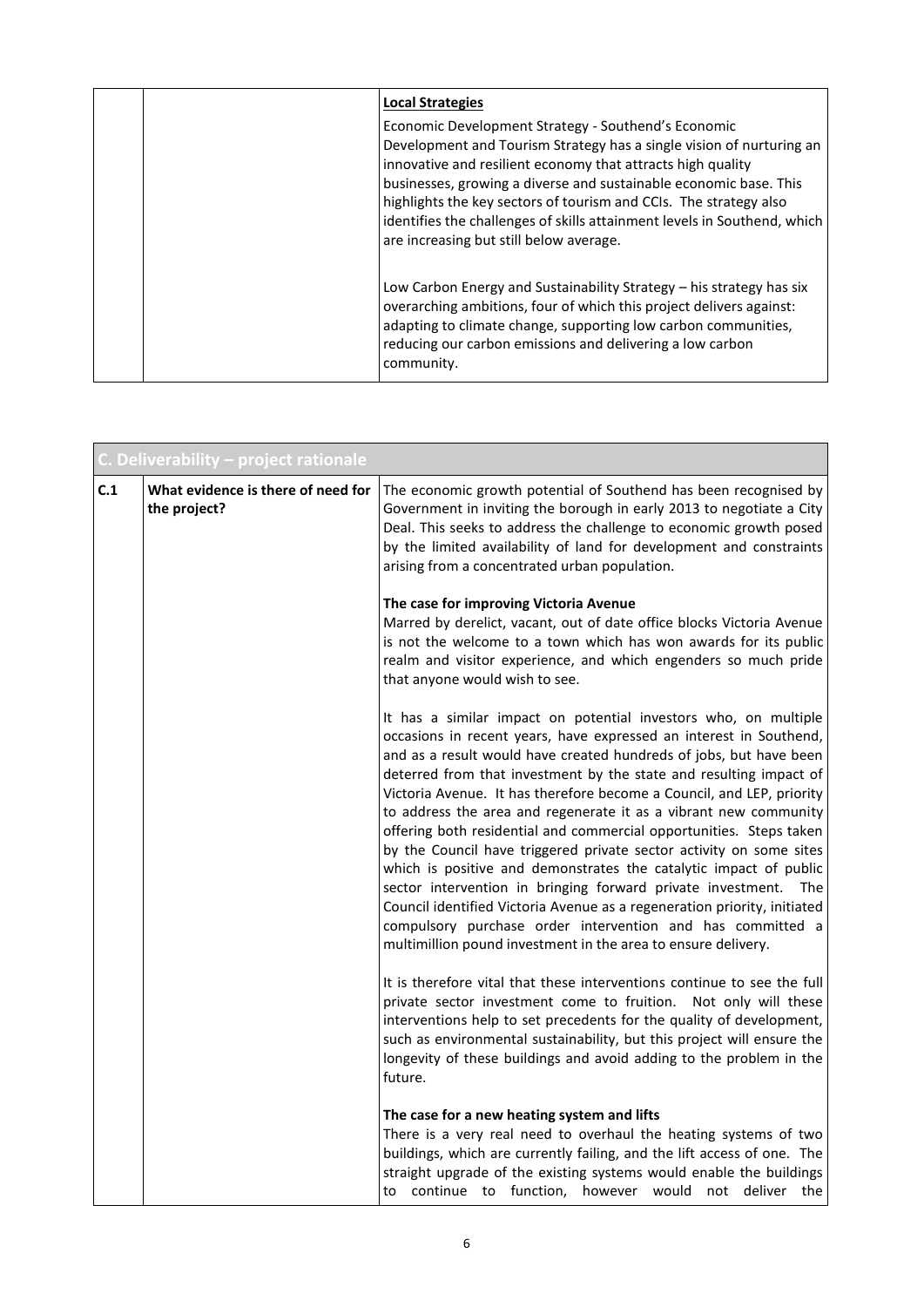|  | environmental benefits, nor the same learning opportunities that a<br>biomass boiler and associated infrastructure do. By combining these<br>as a single project now there are also efficiencies to be gained and<br>public sector investment at a critical point in the potential private<br>sector developments, spurring them on as has already been<br>experienced.                                                                                                                                                                                                                                                                                                                                                                                                                                                                                                                                                                                                                                                                                                                                                                                                                                                                                               |
|--|-----------------------------------------------------------------------------------------------------------------------------------------------------------------------------------------------------------------------------------------------------------------------------------------------------------------------------------------------------------------------------------------------------------------------------------------------------------------------------------------------------------------------------------------------------------------------------------------------------------------------------------------------------------------------------------------------------------------------------------------------------------------------------------------------------------------------------------------------------------------------------------------------------------------------------------------------------------------------------------------------------------------------------------------------------------------------------------------------------------------------------------------------------------------------------------------------------------------------------------------------------------------------|
|  | The project also includes cost effective energy efficiency measures to<br>reduce the impact of changing the operation of the former central<br>library to be available to entrepreneurs 24 hours per day, measures<br>to improve the ventilation which will reduce noise and extend its life<br>making the space inside more usable and solar to maximise the<br>potential for generation from the building and provide an example of<br>sustainability in action.                                                                                                                                                                                                                                                                                                                                                                                                                                                                                                                                                                                                                                                                                                                                                                                                    |
|  | The case for supporting business start-ups and jobs growth<br>The birth rate of businesses per 10,000 population in Southend-on-<br>Sea was typically above the national average between 2004 to 2012,<br>ranging from 39.2 to 50.4 business startup per annum per 10,000<br>population. However, Southend-on-Sea has a higher business death<br>rate compared to national data, ranging from between 46.6 to 57.6<br>business failures per annum per 10,000 population for the same<br>period. Equipping and enabling businesses to grow sustainably and<br>therefore create employment and increase productivity is therefore<br>vital in addressing this churn.                                                                                                                                                                                                                                                                                                                                                                                                                                                                                                                                                                                                    |
|  | The case for investing in a deprived area<br>Nine of the borough's 107 Lower Layer Super Output Areas are in the<br>top 10% most deprived in England, containing approximately 9% of<br>the population of the borough (16,244 residents). Five of which are in<br>the City Centre covering much of Kursaal, Milton and Victoria Wards,<br>through which Victoria Avenue passes. It is an area which faces some<br>particularly difficult socio-economic challenges so targeting funding<br>towards projects which will build confidence, aspiration and access to<br>opportunity while also resulting in job creation and new homes<br>delivers considerable added value.                                                                                                                                                                                                                                                                                                                                                                                                                                                                                                                                                                                             |
|  | The case for supporting skills and education<br>Skills attainment in Southend-on-Sea is relatively low with below<br>average qualification levels at every skill level (e.g. 23.9% at NVQ<br>Level 4 equivalent and above compared to 34.4% nationally).<br>However, skill levels are improving, with an approximate five<br>percentage point increase at each skill level between 2004 and 2012.<br>This is being further enhanced by the introduction of the Town<br>Centre Education Quarter which is home to South Essex College, the<br>University of Essex, and now The Forum Southend (a joint municipal-<br>academic library, teaching space and internationally renowned Focal<br>Point Gallery). Intentionally located in the town centre to make<br>learning a more visible, acceptable and aspired to choice the campus<br>has also had a positive impact on retailers and town centre vibrancy.<br>Space where entrepreneurs can learn the skills they need to convert<br>their idea into a sustainable business is therefore important, but as is<br>the physical presence and proximity of such space to the education<br>quarter to promote self-employment to those students attending the<br>college and university and harnessing their potential. |
|  | <b>Track record of delivery</b><br>Partnership working across the growth area's public and private                                                                                                                                                                                                                                                                                                                                                                                                                                                                                                                                                                                                                                                                                                                                                                                                                                                                                                                                                                                                                                                                                                                                                                    |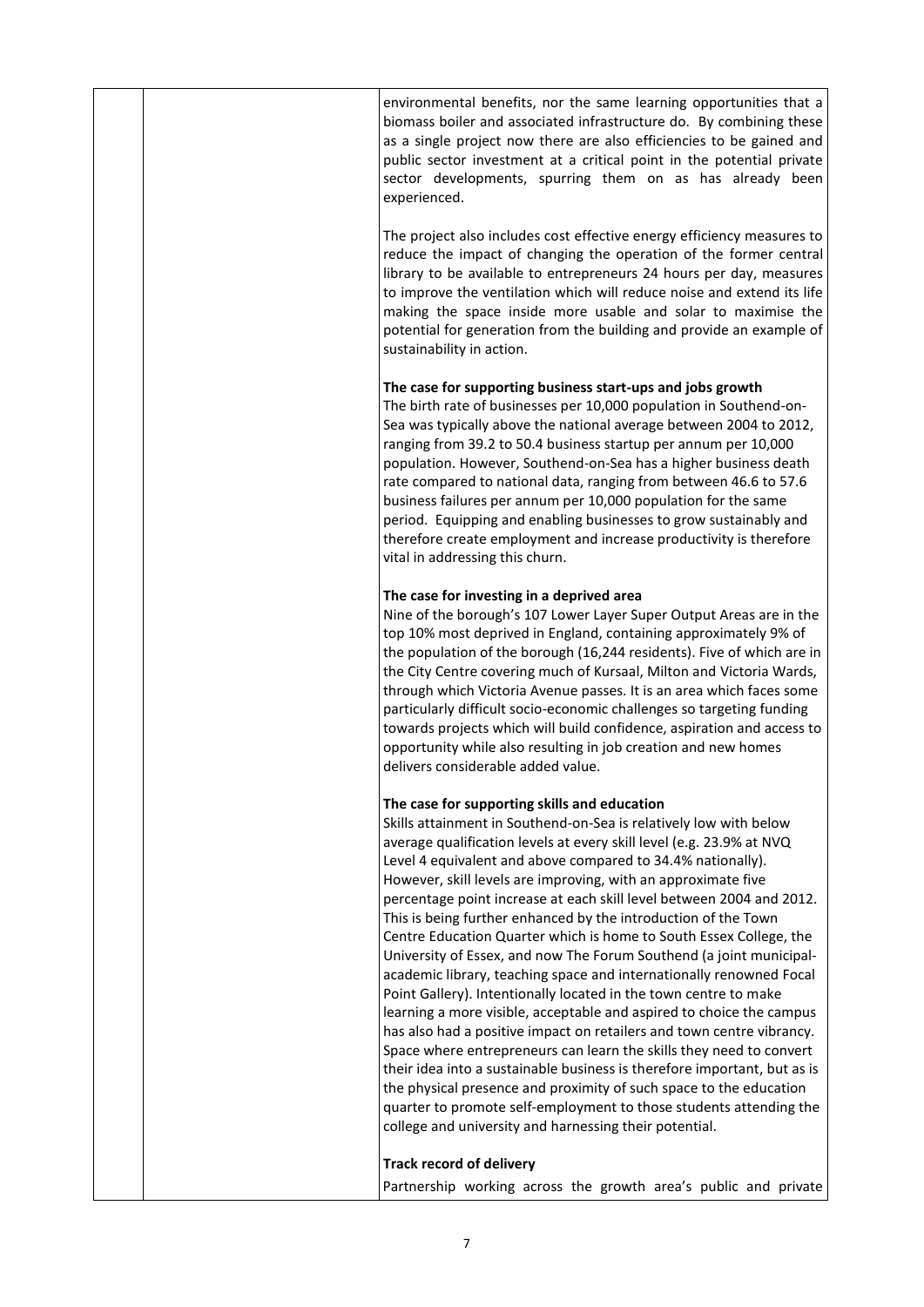|     |                                                                                                                                                                                   | sectors has seen significant investment and regeneration including:<br>the £130m Stobart expansion of London Southend Airport; £25m of<br>infrastructure and public realm works; the UK's first joint municipal-<br>academic library; and the University campus development.<br>This<br>investment has resulted in quicker journey times for businesses,<br>visitors and residents, increased skill attainment levels and secured<br>greater commercial investment. More investment from both the<br>public and private sectors is needed in order for the growth area to<br>meet its full potential and contribute fully to the TGSE and SELEP<br>economies. |
|-----|-----------------------------------------------------------------------------------------------------------------------------------------------------------------------------------|---------------------------------------------------------------------------------------------------------------------------------------------------------------------------------------------------------------------------------------------------------------------------------------------------------------------------------------------------------------------------------------------------------------------------------------------------------------------------------------------------------------------------------------------------------------------------------------------------------------------------------------------------------------|
| C.2 | What is the planning status of the<br>project?                                                                                                                                    | • Southend Central Area Action Plan (SCAAP) prepared by Southend<br>Borough Council, builds upon the strategic policy context<br>established by the Core Strategy providing detailed policies for the<br>management of growth within Southend's Central Area. This<br>includes site specific policies for future housing and employment<br>development sites, including Victoria Avenue, a main focus for<br>regeneration in the town.                                                                                                                                                                                                                        |
|     |                                                                                                                                                                                   | . Victoria Avenue Development Brief - draft currently being prepared<br>by Southend Borough Council, drawing on the principles<br>established within the emerging SCAAP (and the policies of the<br>adopted Core Strategy). Anticipated delivery of draft brief and<br>associated planning framework 2015.                                                                                                                                                                                                                                                                                                                                                    |
|     |                                                                                                                                                                                   | • Planning Consents - in accordance with the context set by<br>Southend's local planning framework, which includes saved<br>Borough Local Plan policies, the strategic objectives and core<br>policies within Southend's adopted Core Strategy, and the<br>emerging policy context set by the SCAAP and Development<br>Management DPD, and the adopted Design and Townscape Guide<br>SPD, it is anticipated that any planning applications for sustainable<br>development within the Central Area (Victoria Avenue) could be<br>approved without delay. The application for the biomass boiler is<br>already underway for submission by mid-August.           |
| C.3 | Please provide details of any<br>technical, environmental,<br>archaeological, or other<br>constraints that need to be<br>overcome before development on<br>the project can begin? | The only constraint to be overcome is with regards to planning<br>consent. Early discussions are underway with a view to submitting by<br>mid-August.                                                                                                                                                                                                                                                                                                                                                                                                                                                                                                         |
| C.5 | Anticipated physical start date                                                                                                                                                   | 2015                                                                                                                                                                                                                                                                                                                                                                                                                                                                                                                                                                                                                                                          |
| C.6 | <b>Anticipated completion date</b>                                                                                                                                                | 2016                                                                                                                                                                                                                                                                                                                                                                                                                                                                                                                                                                                                                                                          |

|                                                                                                                                                                                                                                  | D. Options                                                                                                                                                                                                                                                                                                                                                  |  |  |
|----------------------------------------------------------------------------------------------------------------------------------------------------------------------------------------------------------------------------------|-------------------------------------------------------------------------------------------------------------------------------------------------------------------------------------------------------------------------------------------------------------------------------------------------------------------------------------------------------------|--|--|
| Please list all the options that have been considered to achieve the project objectives. These should include a<br>'do nothing option', and alternative funding option(s). These should be explained with reasons for rejection. |                                                                                                                                                                                                                                                                                                                                                             |  |  |
| Option 1                                                                                                                                                                                                                         | 'Do Nothing' Option – this option has been rejected because doing nothing would not allow the<br>strategic objectives for the regeneration of Southend Central Area to be fully recognised, failing to<br>stimulate planned for regeneration and growth. It would also present a risk of adding to the problem<br>of redundant buildings on Victoria Avenue |  |  |
| Option 2                                                                                                                                                                                                                         | Seek alternative sources of funding - this option has been rejected because there is little, if any, capital<br>in ERDF and other sources come with additional conditions and requirements which could conflict with                                                                                                                                        |  |  |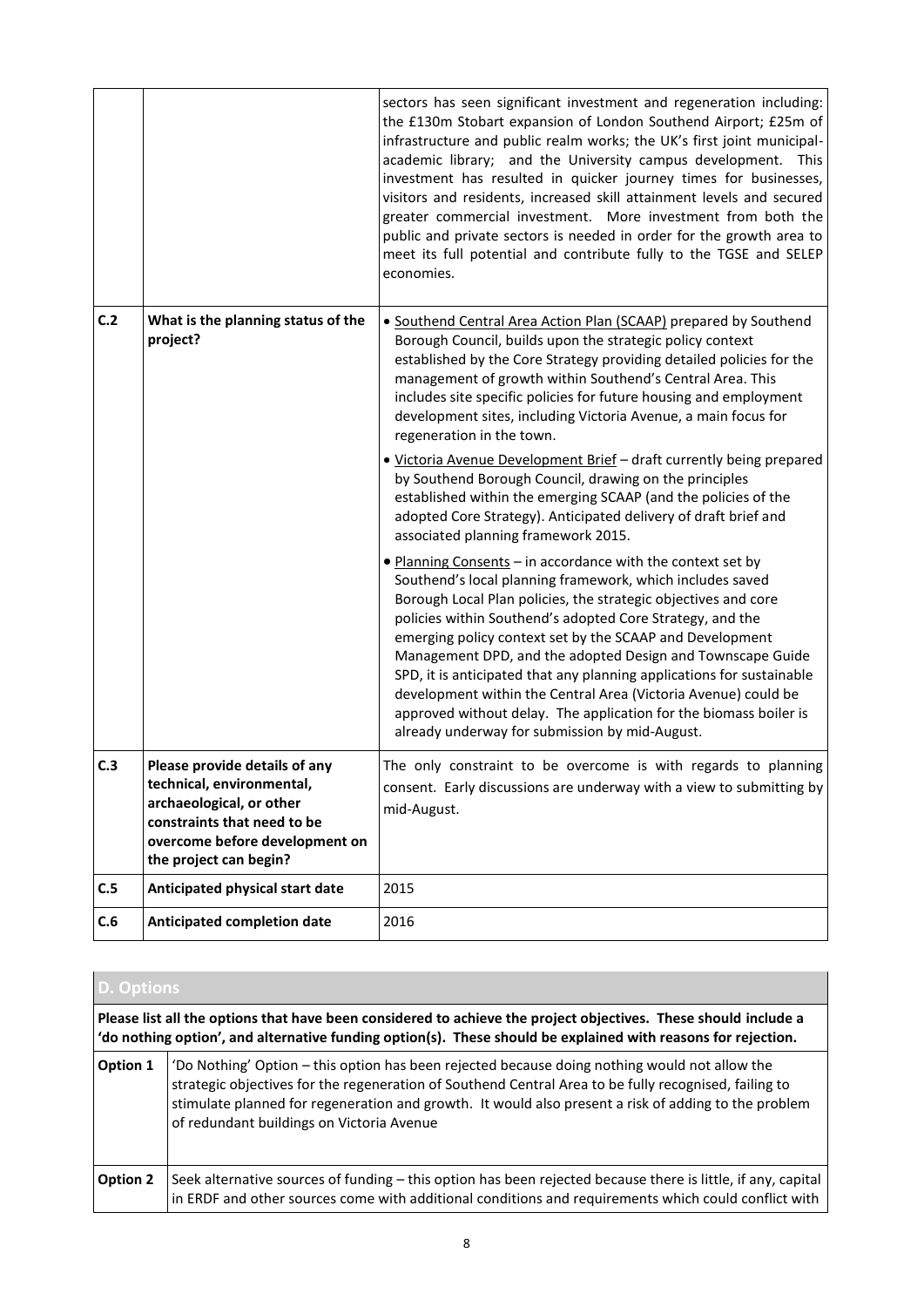|                 | those associated with the project already. Project is too small for GIB lending limits. PWLB offers<br>different conditions. |
|-----------------|------------------------------------------------------------------------------------------------------------------------------|
| <b>Option 3</b> |                                                                                                                              |
| Option 4        |                                                                                                                              |

| E. Project partners                                                                         |                                               |                                         |  |
|---------------------------------------------------------------------------------------------|-----------------------------------------------|-----------------------------------------|--|
| Please list strategic and delivery partners engaged in the project, including lead partners |                                               |                                         |  |
| Organisation name and<br>address                                                            | Contact name, e.-mail and<br>telephone number | Role and status in project              |  |
| Southend-on-Sea Borough<br>Council                                                          | Emma Cooney                                   | Group Manager Economy and Tourism       |  |
| Southend-on-Sea Borough<br>Council                                                          | Jeremy Martin                                 | <b>Energy Projects Manager</b>          |  |
| Southend-on-Sea Borough<br>Council                                                          | Simon May                                     | Group Manager Museums and Libraries     |  |
| Enterprise4Good                                                                             | Mark Kass                                     | CEO The Hive Southend enterprise centre |  |
|                                                                                             |                                               |                                         |  |

|     | <b>F. Financial requirements of the project</b>                                    |                                                                                                                                                                          |  |  |  |  |
|-----|------------------------------------------------------------------------------------|--------------------------------------------------------------------------------------------------------------------------------------------------------------------------|--|--|--|--|
| F.1 | Total cost of the project (including<br>development costs)                         | £1,072,000 – total project cost                                                                                                                                          |  |  |  |  |
|     |                                                                                    | Matched by:                                                                                                                                                              |  |  |  |  |
|     |                                                                                    | £1.3m Central Library redevelopment (already complete)                                                                                                                   |  |  |  |  |
|     |                                                                                    | £1.8m Growth Hub project (complete)                                                                                                                                      |  |  |  |  |
|     |                                                                                    | £50k Enterprise 4 Good (social enterprise) investment in The Hive                                                                                                        |  |  |  |  |
|     |                                                                                    | £340k 2015/16 BEST Growth Hub funding                                                                                                                                    |  |  |  |  |
|     |                                                                                    |                                                                                                                                                                          |  |  |  |  |
|     |                                                                                    | £4,562,000 Total                                                                                                                                                         |  |  |  |  |
| F.2 | Is VAT included in the total cost<br>outlined in F.1?                              | No                                                                                                                                                                       |  |  |  |  |
|     | <b>SLGF or EU Investment funding</b>                                               |                                                                                                                                                                          |  |  |  |  |
| F.3 | How much funding is sought from<br>SELEP?                                          | £720,000                                                                                                                                                                 |  |  |  |  |
| F.4 | When are the funds required? I.e.<br>is a delayed drawn-down facility<br>required? | 2015/16 - we are seeking to re-profile the funding for this project<br>and bring it all forward to 2015/16 to benefit from the economies of<br>scale of a single project |  |  |  |  |
| F.5 | <b>Have State Aid rules been</b><br>considered when applying for<br>funding?       | The Enterprise Centre and Growth Hub are fully state aid compliant<br>with advice sought from Essex Legal Services and Sharpe Pritchard                                  |  |  |  |  |
|     | <b>Other funding</b>                                                               |                                                                                                                                                                          |  |  |  |  |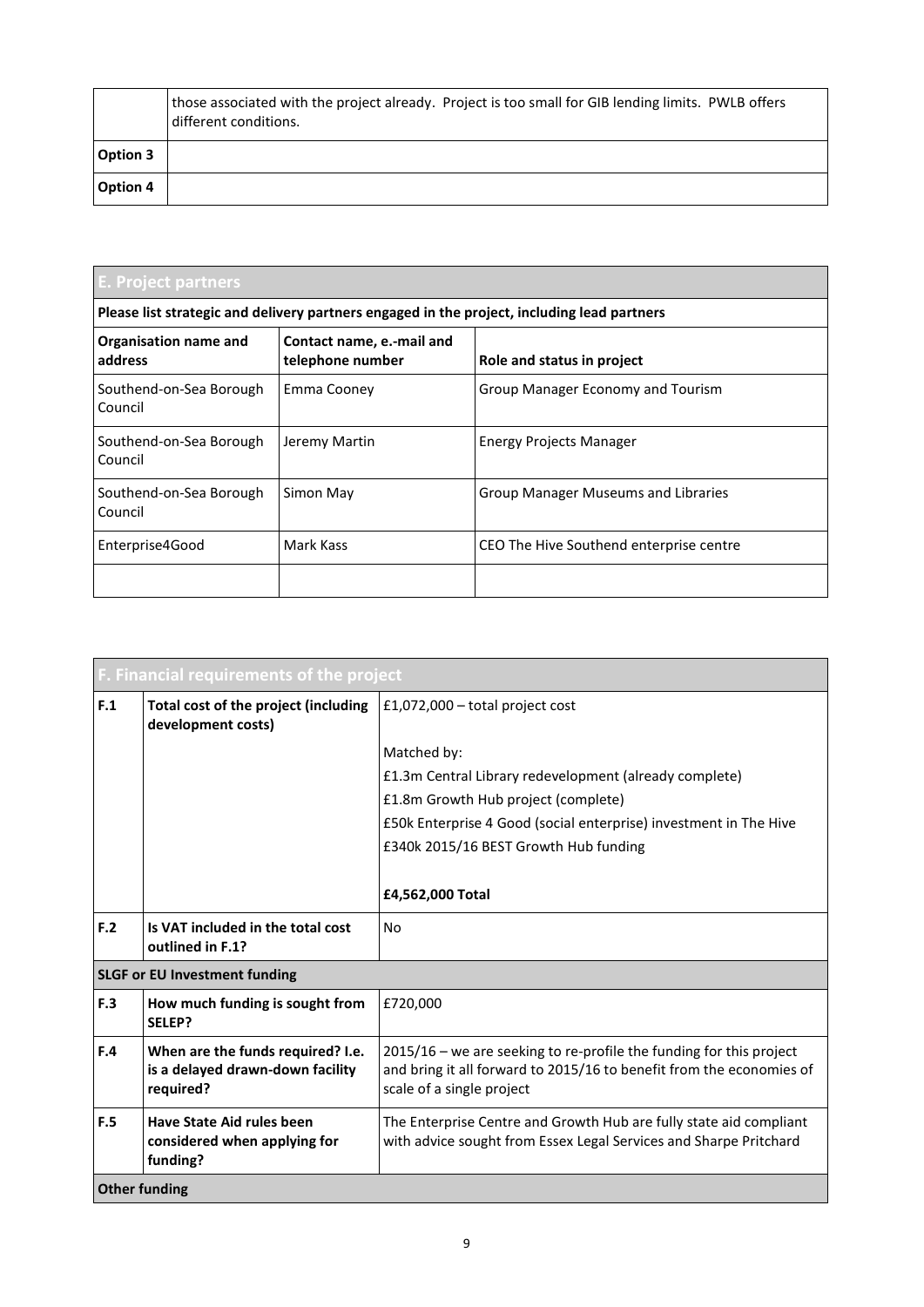| F.6 | Please provide details of how the                                                                                                                                                                                                                                                                           |            | <b>Project Element</b>  |                                                                           | Cost/£000,s                                            |  |  |  |
|-----|-------------------------------------------------------------------------------------------------------------------------------------------------------------------------------------------------------------------------------------------------------------------------------------------------------------|------------|-------------------------|---------------------------------------------------------------------------|--------------------------------------------------------|--|--|--|
|     | contribution outlined in F.3 will be                                                                                                                                                                                                                                                                        |            |                         | Museum pipework                                                           | 13                                                     |  |  |  |
|     | used                                                                                                                                                                                                                                                                                                        |            |                         | <b>Building Management System (incl</b>                                   | 80                                                     |  |  |  |
|     |                                                                                                                                                                                                                                                                                                             |            | ventilation controls)   |                                                                           |                                                        |  |  |  |
|     |                                                                                                                                                                                                                                                                                                             |            |                         | Programmable Thermostatic Radiator                                        | 40                                                     |  |  |  |
|     |                                                                                                                                                                                                                                                                                                             |            |                         | Valves, insulation and associated                                         |                                                        |  |  |  |
|     |                                                                                                                                                                                                                                                                                                             |            |                         | controls (Museum and former central<br>library) to provide virtual zoning |                                                        |  |  |  |
|     |                                                                                                                                                                                                                                                                                                             |            |                         | Heating for former central library                                        | 120                                                    |  |  |  |
|     |                                                                                                                                                                                                                                                                                                             |            | reception and new pumps |                                                                           |                                                        |  |  |  |
|     |                                                                                                                                                                                                                                                                                                             |            |                         | Improvements to ventilation incl noise                                    | 155                                                    |  |  |  |
|     |                                                                                                                                                                                                                                                                                                             |            | reduction               |                                                                           |                                                        |  |  |  |
|     |                                                                                                                                                                                                                                                                                                             |            | Lift Replacement        |                                                                           | 175                                                    |  |  |  |
|     |                                                                                                                                                                                                                                                                                                             |            | Fees                    |                                                                           | 137                                                    |  |  |  |
|     |                                                                                                                                                                                                                                                                                                             |            |                         |                                                                           |                                                        |  |  |  |
|     |                                                                                                                                                                                                                                                                                                             |            | <b>Biomass</b>          |                                                                           | 332*                                                   |  |  |  |
|     |                                                                                                                                                                                                                                                                                                             |            | Solar PV (30kWp)        |                                                                           | $40*$                                                  |  |  |  |
|     |                                                                                                                                                                                                                                                                                                             |            |                         |                                                                           |                                                        |  |  |  |
|     |                                                                                                                                                                                                                                                                                                             |            | Total                   |                                                                           | 1,092                                                  |  |  |  |
|     |                                                                                                                                                                                                                                                                                                             |            |                         |                                                                           |                                                        |  |  |  |
|     |                                                                                                                                                                                                                                                                                                             |            |                         | * Funded by Southend Borough Council                                      |                                                        |  |  |  |
| F.7 | Please outline the amount of                                                                                                                                                                                                                                                                                |            | £372k                   |                                                                           |                                                        |  |  |  |
|     | funding that will be provided by                                                                                                                                                                                                                                                                            |            |                         |                                                                           |                                                        |  |  |  |
|     | the organisation identified in A.2                                                                                                                                                                                                                                                                          |            |                         |                                                                           |                                                        |  |  |  |
| F.8 | Please provide details of other sources of funding that are proposed to be used alongside the<br>contribution outlined in F.3 and F.5<br>Please include details of the name of the funding source, amount of funding that has been provided,<br>amount of funding anticipated, and general type of funding. |            |                         |                                                                           |                                                        |  |  |  |
|     |                                                                                                                                                                                                                                                                                                             |            |                         |                                                                           | <b>Type</b>                                            |  |  |  |
|     |                                                                                                                                                                                                                                                                                                             |            |                         | Anticipated /                                                             | (Government grant,                                     |  |  |  |
|     | Name of funding source                                                                                                                                                                                                                                                                                      | Amount (£) |                         | committed?                                                                | private, income, etc.)                                 |  |  |  |
|     | <b>RGF</b>                                                                                                                                                                                                                                                                                                  | £1.8m      | Committed               |                                                                           | RGF Funding for<br>Southend Central Area<br>Growth Hub |  |  |  |
|     | Local Partner Investment E0.65m                                                                                                                                                                                                                                                                             |            |                         | Committed                                                                 | <b>Building fit out</b>                                |  |  |  |
|     | Social Enterprise<br>investment                                                                                                                                                                                                                                                                             | £0.05m     |                         | Committed                                                                 | Set-up and running of<br>The Hive Southend             |  |  |  |
|     | City Deal                                                                                                                                                                                                                                                                                                   | £0.65m     |                         | Committed                                                                 | Government Grant                                       |  |  |  |
|     | Growth Hub Funding<br>2015/16                                                                                                                                                                                                                                                                               | £0.34m     |                         | Committed                                                                 | Government Grant                                       |  |  |  |
| F.9 | Please provide details of the investment profile in Annex A.                                                                                                                                                                                                                                                |            |                         |                                                                           |                                                        |  |  |  |

|     | <b>G. Viability</b>                                                   |                                                                    |  |  |  |  |  |
|-----|-----------------------------------------------------------------------|--------------------------------------------------------------------|--|--|--|--|--|
| G.1 | Please identify how secure other<br>sources of investment outlined in | All grant funding for the centre and Growth Hub has been committed |  |  |  |  |  |
|     | F.6 are considered to be                                              | The Council's capital commitment has been approved.                |  |  |  |  |  |
| G.2 | What is the basis of the cost and                                     | Detailed discussion with in house teams and potential suppliers    |  |  |  |  |  |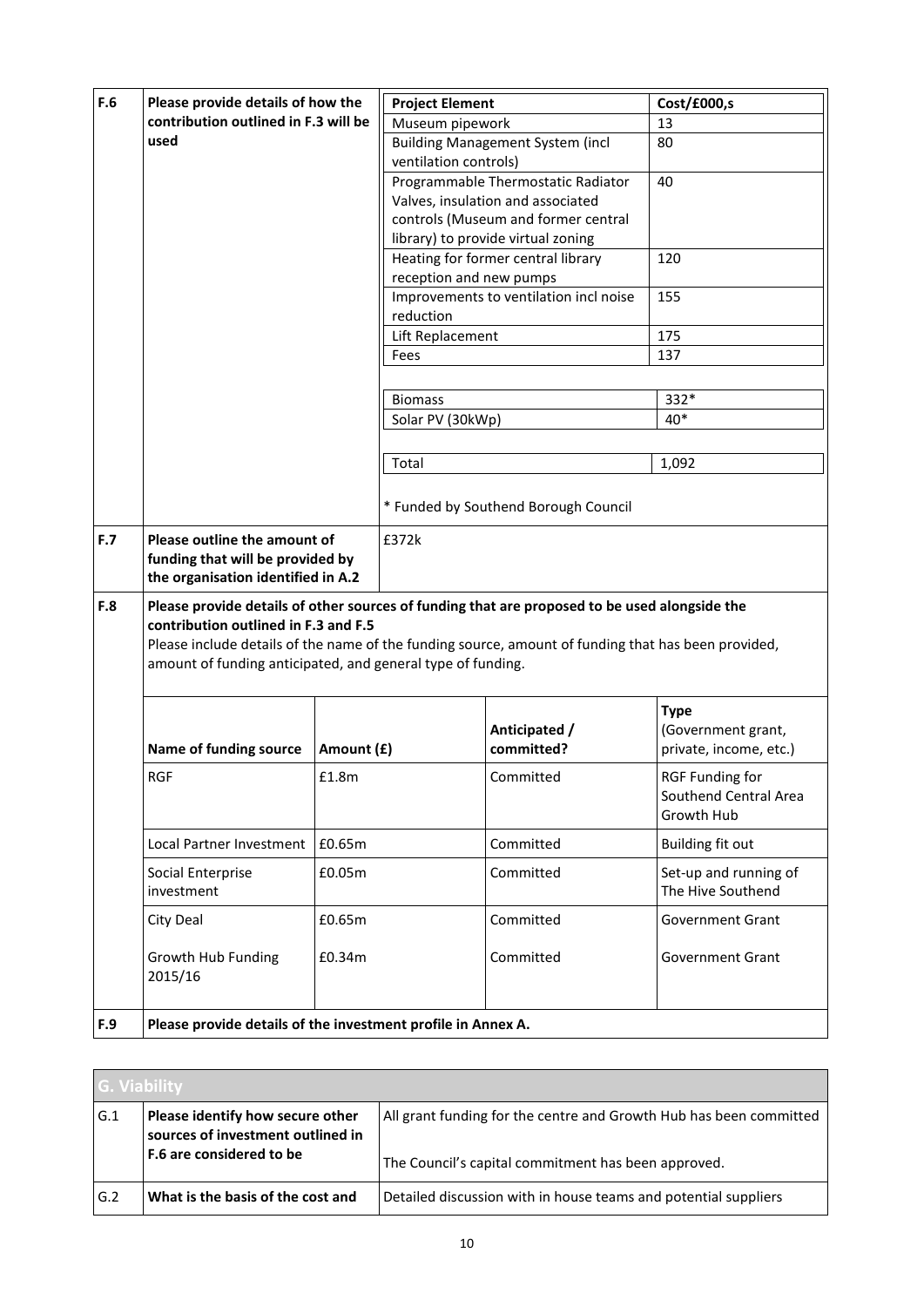|     | income estimates in F.8?<br>Please source and date, and attach<br>any supporting reports or data                           |                 |
|-----|----------------------------------------------------------------------------------------------------------------------------|-----------------|
| G.3 | What is the approximate total<br>value of the wider development<br>that will be unlocked by the<br>delivery of the project | £4.4m committed |
| G.4 | Is the realisation of the above<br>outputs contingent on any further<br>investment which is not yet<br>secured?            | N <sub>0</sub>  |

|     | <b>H. Expected benefits</b>                                                                                   |         |         |                                                                                                                                                                                                                                                                                                                                                                                          |                                                                   |           |                                                       |           |  |  |
|-----|---------------------------------------------------------------------------------------------------------------|---------|---------|------------------------------------------------------------------------------------------------------------------------------------------------------------------------------------------------------------------------------------------------------------------------------------------------------------------------------------------------------------------------------------------|-------------------------------------------------------------------|-----------|-------------------------------------------------------|-----------|--|--|
| H.1 | <b>Estimated jobs and homes</b>                                                                               |         |         |                                                                                                                                                                                                                                                                                                                                                                                          |                                                                   |           |                                                       |           |  |  |
|     |                                                                                                               | 2014/15 | 2015/16 |                                                                                                                                                                                                                                                                                                                                                                                          | 2016/17                                                           | 2017/2018 | 2018/2019                                             | 2019/2020 |  |  |
|     | Jobs                                                                                                          |         |         |                                                                                                                                                                                                                                                                                                                                                                                          | 15                                                                | 20        | 20                                                    | 20        |  |  |
|     | <b>Homes</b>                                                                                                  |         |         |                                                                                                                                                                                                                                                                                                                                                                                          |                                                                   |           |                                                       |           |  |  |
| H.2 | <b>Estimated GVA output</b><br>Please identify the source of this<br>information, or how it was<br>calculated |         |         |                                                                                                                                                                                                                                                                                                                                                                                          |                                                                   |           |                                                       |           |  |  |
| H.3 | <b>Other outputs</b><br>Please state                                                                          |         |         | Business Support and Start-up Growth via BEST Growth Hub<br>Raising aspirations and accessibility of sustainable self-employment<br>Sustainability - reduced carbon emissions through a more<br>environmentally friendly heating system<br>Increased confidence in Victoria Avenue for investors and<br>communities alike<br>Education - museum<br>Biomass exemplar / viewing window etc |                                                                   |           |                                                       |           |  |  |
| H.4 | Please outline the basis for these<br>estimates<br>e.g. Economic Impact Assessment,<br>Appraisal              |         |         | In house estimates based on detailed discussions with suppliers                                                                                                                                                                                                                                                                                                                          |                                                                   |           |                                                       |           |  |  |
| H.5 | Please identify how the project<br>would benefit future priorities of<br>the SEP                              |         |         | Supports key sectors<br>Meets skills gaps<br>Creates high skilled, high paid jobs<br>Delivers employment space                                                                                                                                                                                                                                                                           |                                                                   |           |                                                       |           |  |  |
| H.6 |                                                                                                               |         |         |                                                                                                                                                                                                                                                                                                                                                                                          | Please outline the proposed leverage associated with the project. |           |                                                       |           |  |  |
|     | £0.65m<br>£0.372m<br>£1.02m total                                                                             |         |         |                                                                                                                                                                                                                                                                                                                                                                                          | Southend Borough Council                                          |           | Capital Funding programme,<br>profiled over 2014-2018 |           |  |  |
|     | £1.8m                                                                                                         |         |         |                                                                                                                                                                                                                                                                                                                                                                                          | RGF via Lancaster Uni                                             |           | City Deal Wave 2 Growth Hubs                          |           |  |  |
|     | £0.65m                                                                                                        |         |         | City Deal                                                                                                                                                                                                                                                                                                                                                                                |                                                                   |           | City Deal Wave 2                                      |           |  |  |
|     | £0.05m                                                                                                        |         |         |                                                                                                                                                                                                                                                                                                                                                                                          | Social Enterprise investment                                      |           | Private investment                                    |           |  |  |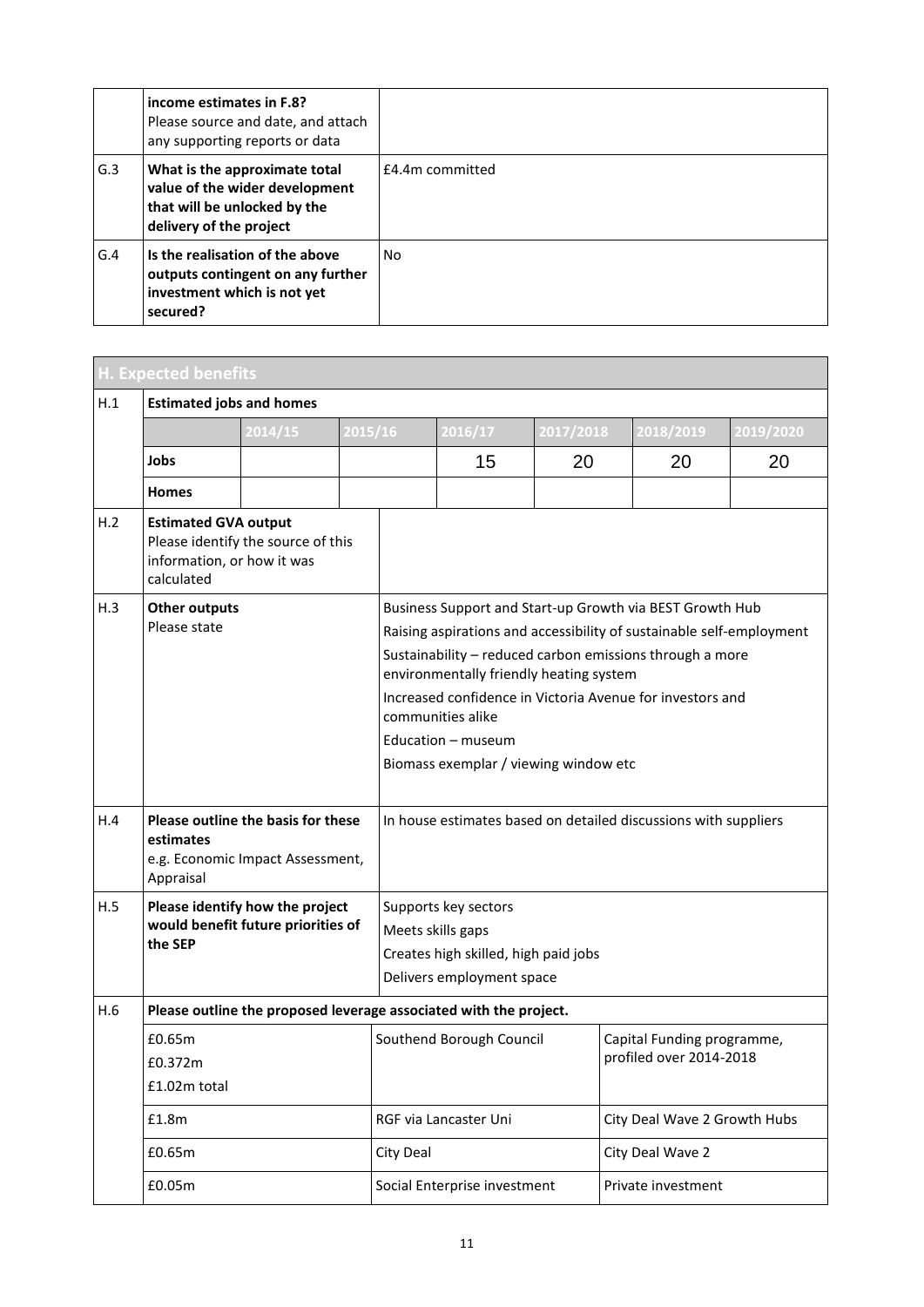| £0.34m | BIS Growth Hub continuation<br>funding 2015/16 | Secured |
|--------|------------------------------------------------|---------|
|        |                                                |         |
|        |                                                |         |

|     | I. Contribution to the establishment of a revolving fund                                                                |                                                                                        |  |  |  |  |  |  |
|-----|-------------------------------------------------------------------------------------------------------------------------|----------------------------------------------------------------------------------------|--|--|--|--|--|--|
| 1.1 | If loan funding is requested how<br>will it be repaid?<br>e.g. developer contributions                                  | n/a                                                                                    |  |  |  |  |  |  |
| 1.2 | Do you anticipate that the total<br>value of the SLGF investment will<br>be repaid? If not, how much will<br>be repaid? | none                                                                                   |  |  |  |  |  |  |
| 1.3 | Anticipated timetable for repayment                                                                                     | Please ensure this is consistent with information provided in Annex A for question G.2 |  |  |  |  |  |  |
|     | $2013/14 - 2018/19$                                                                                                     |                                                                                        |  |  |  |  |  |  |
|     | $2019/20 - 2024/25$                                                                                                     |                                                                                        |  |  |  |  |  |  |
|     | <b>After 2025</b>                                                                                                       |                                                                                        |  |  |  |  |  |  |
|     | <b>Total</b>                                                                                                            |                                                                                        |  |  |  |  |  |  |

**Please list identified risks in achieving the project, their severity and potential impact, and detail any mitigation plans**

| <b>Risk</b>                                                                                                | Likelihood | Impact | <b>Mitigation</b>                                                                                                                |
|------------------------------------------------------------------------------------------------------------|------------|--------|----------------------------------------------------------------------------------------------------------------------------------|
| Government requirements<br>and expectations of<br>Growth Hubs increase<br>consequently increasing<br>costs | Low        | Medium | This would affect viability<br>going forward, particularly<br>as part of a pan SELEP<br>model                                    |
| Demand for the business<br>space outstrips that<br>provided                                                | Medium     | Medium | Grow on / additional space<br>to be part of the phase 2<br>SCAAP project                                                         |
| Lead times on parts are<br>longer than indicated<br>resulting in an over run                               | Medium     | Medium | Work with suppliers from<br>an early stage and<br>demonstrate flexibility of<br>funding profiles across<br>projects if required. |
|                                                                                                            |            |        |                                                                                                                                  |
|                                                                                                            |            |        |                                                                                                                                  |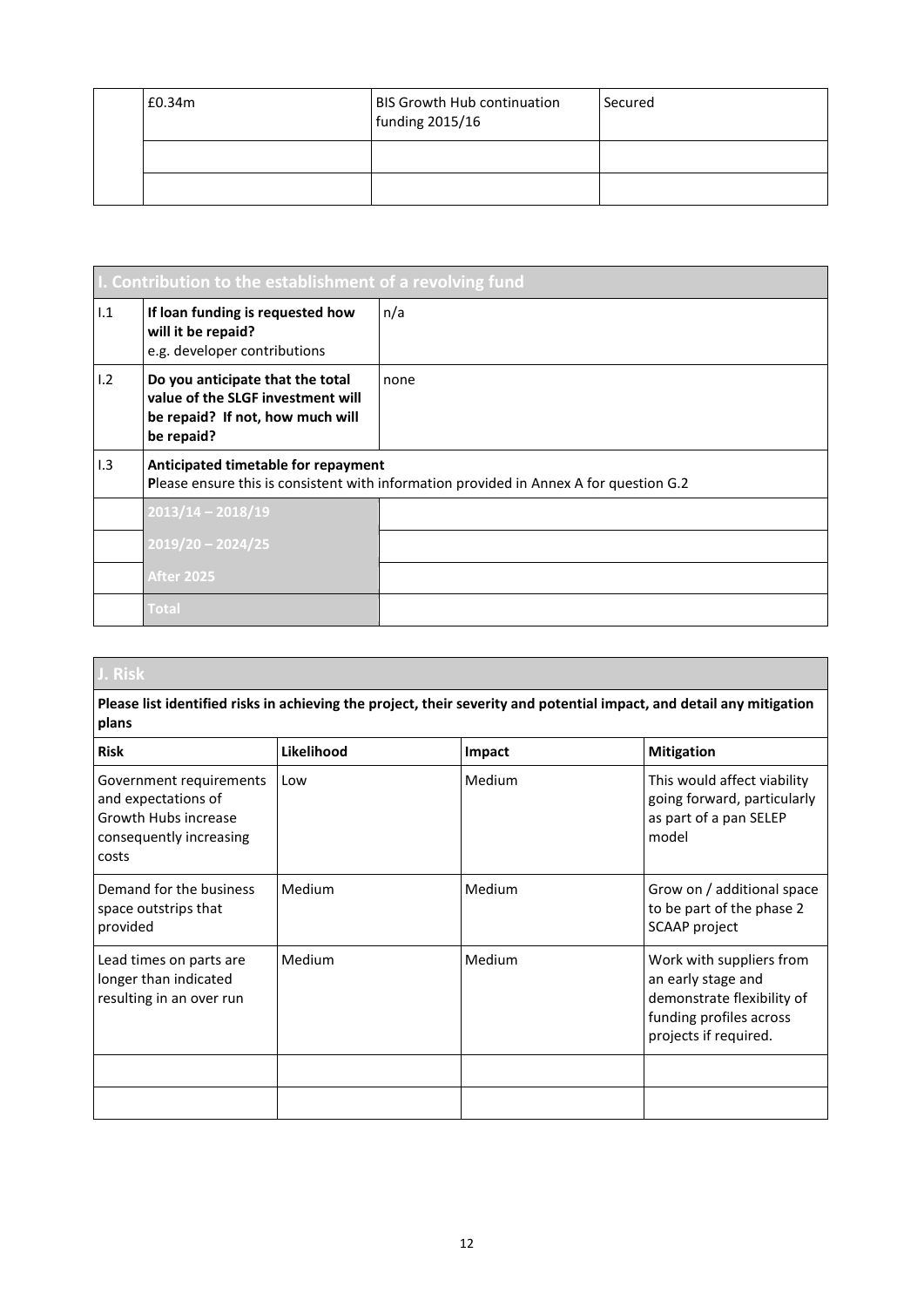| <b>K. Key Dependencies</b>                                                                             |                        |  |  |  |  |  |  |
|--------------------------------------------------------------------------------------------------------|------------------------|--|--|--|--|--|--|
| Inbound: this project is dependent on the delivery of the following project(s) or activities           |                        |  |  |  |  |  |  |
| Project/Activity                                                                                       | What is the dependency |  |  |  |  |  |  |
|                                                                                                        |                        |  |  |  |  |  |  |
| <b>Outbound:</b> other project(s) or activities that will not deliver if this project Is not completed |                        |  |  |  |  |  |  |
| Project/Activity                                                                                       | What is the dependency |  |  |  |  |  |  |
|                                                                                                        |                        |  |  |  |  |  |  |
|                                                                                                        |                        |  |  |  |  |  |  |

| Author      | <b>Date Form Completed</b> |
|-------------|----------------------------|
| Emma Cooney | 12.08.15                   |

Please attach any additional paperwork that you feel will support your proposal:

- Formal risk assessment and mitigation plan
- **•** Feasibility study results
- Formal project plans